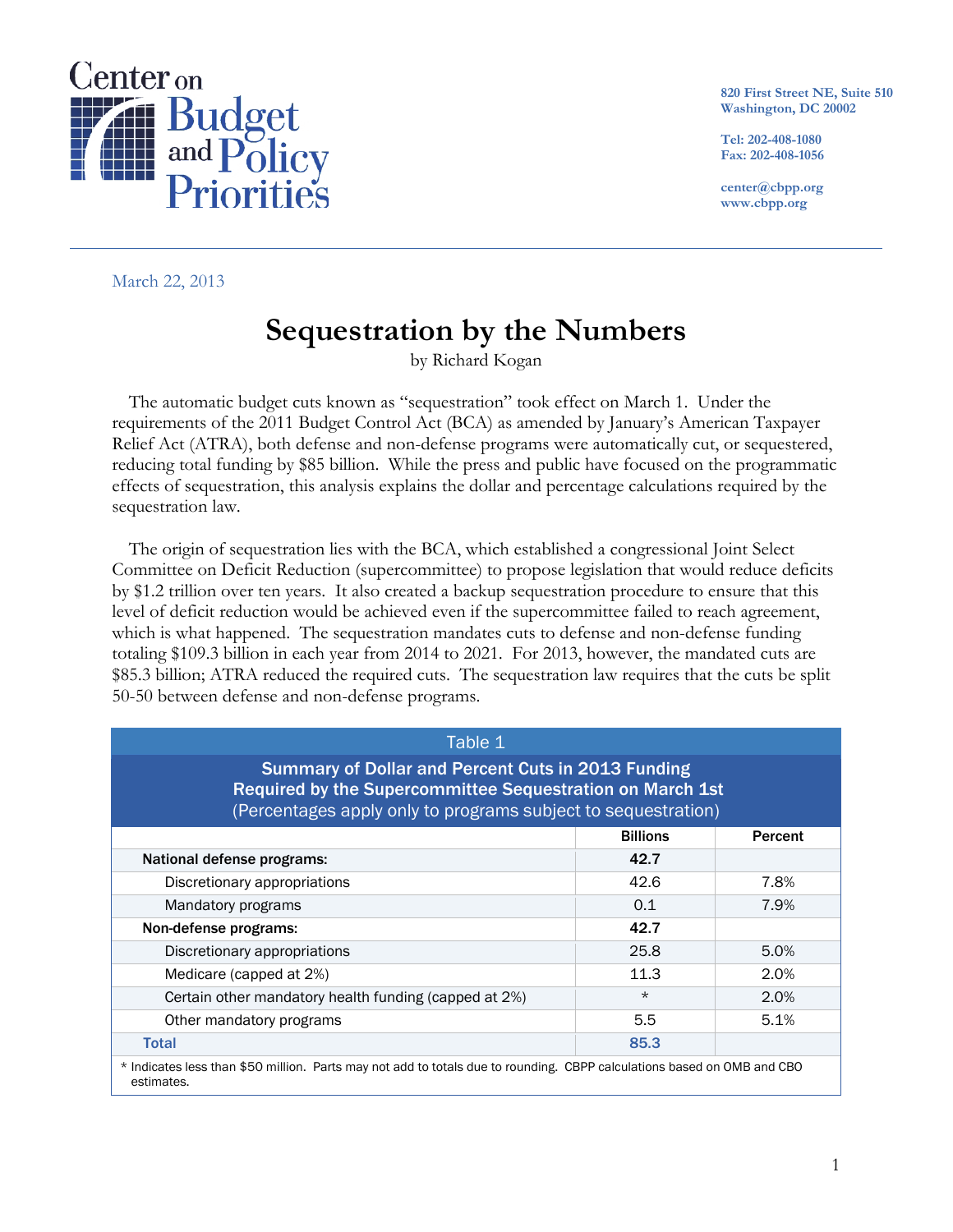# Box 1: Estimates Used in This Analysis

The total dollar targets for defense and non-defense sequestration are specified in law, as is the "allocation target" discussed in footnote 6.

For 2013, the estimated amount of sequestrable mandatory funding for Medicare, certain other health programs, and student loans as well as the total amount of sequestrable mandatory funding is taken directly from OMB's March 1 sequestration report.<sup>a</sup> Likewise, the total amount of sequestrable discretionary funding is taken from that report.

However, OMB did not publish the component pieces of the sequestrable budgetary resources, such as regular funding subject to the BCA caps, war funding, disaster and emergency funding, program integrity funding, and exempt funding (e.g., for military personnel or discretionary veterans' programs). We therefore use CBO's estimate of those component pieces, derived from CBO's scoring of the CR and the Sandy supplemental appropriations bill. The amount of defense unobligated balances and of funding covered by offsetting collections is derived as a residual. The amount by which 2013 funding exceeds the BCA caps is CBO's estimate; OMB did not publish its estimate.

For years after 2013, all estimates are derived from CBO data.

One final note: OMB's March 1 report calculated the percent and account-by-account dollar sequestrations based on the appropriations then in effect (the annualized "continuing resolution"). Under the law, OMB does *not* recalculate the required percentage cuts nor apply the existing percentage cuts to the new account-by-account funding levels that are in the final appropriations bill for 2013 approved by Congress. Rather, the account-by-account dollar cuts calculated on March 1 apply to the funding in the final appropriations bill.

a See OMB Report to the Congress in the Joint Committee Sequestration for Fiscal Year 2013, March 1, 2023, at http://www.whitehouse.gov/sites/default/files/omb/assets/legislative\_reports/fy13ombjcsequestrationreport.pdf.

This paper — which refers to the March 1 cuts as the "supercommittee sequestration" — updates our earlier analysis.<sup>1</sup> That analysis also highlighted a second possible sequestration, which we referred to as a "cap sequestration," that could have arisen on March 27 if the appropriations for discretionary (non-entitlement) programs in 2013 had exceeded the funding caps for those programs set in the BCA (see Appendix 3), as they did at the time. However, Congress has now approved a full-year appropriations bill that conforms to the BCA caps. So the likelihood of a cap sequestration seems to have evaporated.

Part 1 of this report examines how the supercommittee sequestration works for 2013. Part 2 discusses the supercommittee sequestration in 2014 and subsequent years. Appendix 1 gives the details about how ATRA and supplemental appropriations for relief and reconstruction after Hurricane Sandy have changed the amounts and percentages associated with sequestration. Appendix 2 examines the special rules around Medicare and student loans under sequestration. Appendix 3 discusses the cap sequestration in more detail.

-

----------------------

<sup>1</sup> See Richard Kogan, "*The Pending Automatic Budget Cuts: How the Two Sequestration Would Work*" Center on Budget and Policy Priorities, February 26, 2013, http://www.cbpp.org/cms/index.cfm?fa=view&id=3910.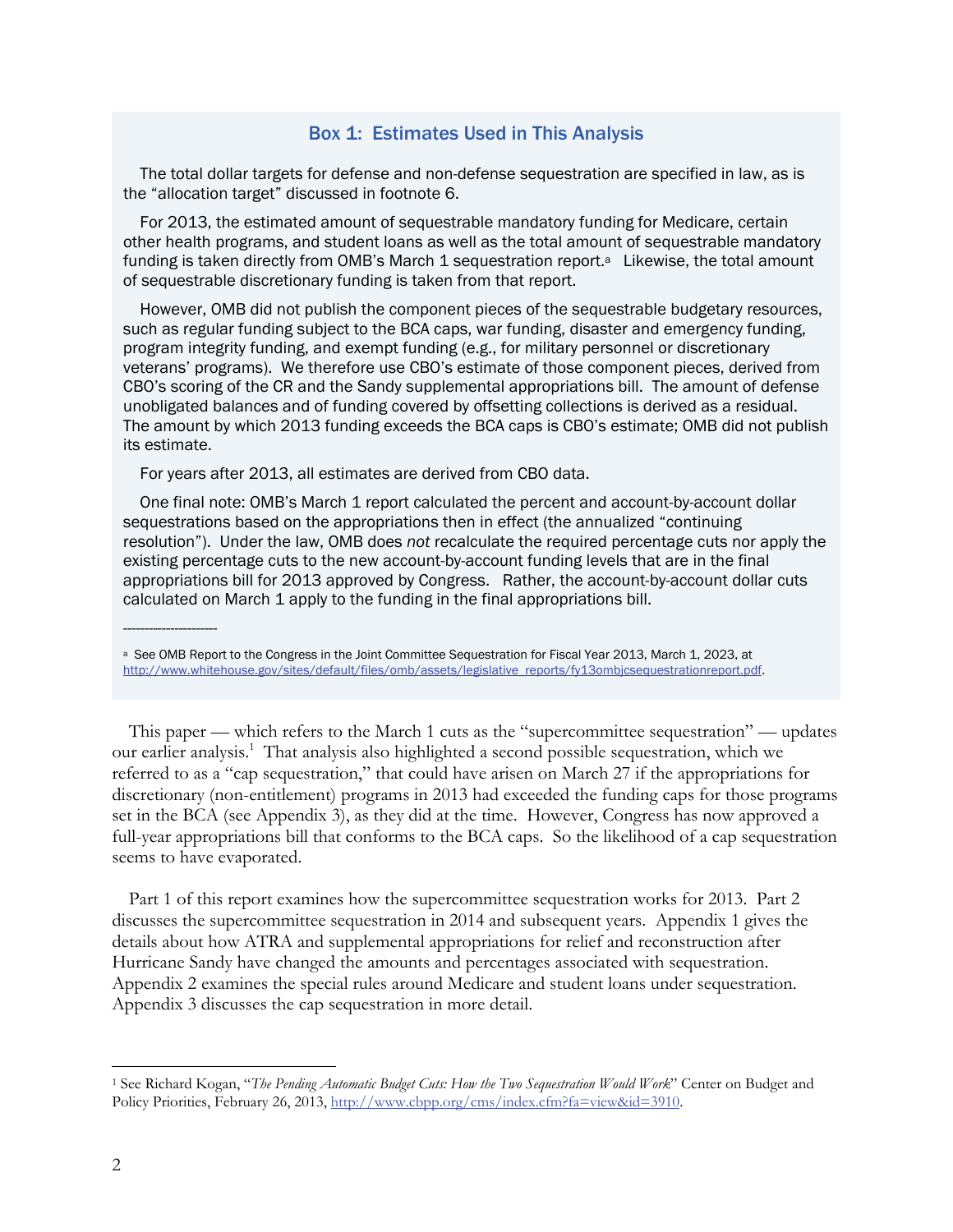# Part 1: How the "Supercommittee Sequestration" Works in 2013

The BCA details the steps that the Office of Management and Budget (OMB) must take because the supercommittee — established by the BCA and charged to find \$1.2 trillion in deficit reduction (including interest) over the ten-year period 2012-2021 — did not agree on a deficit-reduction plan. As Table 2 shows, the sequestration law called for \$1.2 trillion in deficit reduction through 2021; it required \$984 billion in budget cuts and assumed those savings would reduce interest payments by \$216 billion.<sup>2</sup> The \$984 billion in budget cuts is divided equally over each of the nine years 2013-2021, for \$109.3 billion per year. Those cuts themselves are divided equally between the "National Defense" budget function<sup>3</sup> and all other budget functions: \$54.7 billion per year in defense and \$54.7 billion per year in non-defense programs.

ATRA reduced the sequestration for 2013 by precisely \$24 billion, to \$85.3 billion. (ATRA replaced this \$24 billion in sequestration cuts with \$24 billion of other savings.) ATRA left in place the requirement of an even split between defense and non-defense programs, and so reduced the 2013 defense and non-defense sequestrations by \$12 billion apiece, to \$42.7 billion.

| Table 2                                                                                |      |      |          |  |  |  |
|----------------------------------------------------------------------------------------|------|------|----------|--|--|--|
| How the \$1.2 Trillion in Deficit Reduction Is Apportioned<br>(In billions of dollars) |      |      |          |  |  |  |
| Non-Defense<br><b>Defense</b><br>Total                                                 |      |      |          |  |  |  |
| \$1.2 trillion shortfall due to Joint Select Committee inaction                        |      |      | 1,200.0  |  |  |  |
| Less 18% of shortfall, attributed to interest savings                                  |      |      | $-216.0$ |  |  |  |
| Equals required program cuts                                                           |      |      | 984.0    |  |  |  |
| Annual program cuts, 2013-2021 in equal amounts                                        |      |      | 109.3    |  |  |  |
| Split equally between defense and non-defense programs                                 | 54.7 | 54.7 | 109.3    |  |  |  |
| Reduction of \$24 billion applicable only to 2013                                      |      |      | $-24.0$  |  |  |  |
| Program cuts for 2013 only<br>42.7<br>85.3<br>42.7                                     |      |      |          |  |  |  |
| Figures do not add to totals due to rounding                                           |      |      |          |  |  |  |

# Defense Sequestration

The \$42.7 billion in 2013 defense cuts are imposed on both discretionary (non-entitlement) and mandatory (entitlement) defense programs, though some programs — including those that constitute most *mandatory* defense funding — are exempt.<sup>4</sup>

 $\overline{a}$ 

<sup>2</sup> Because CBO now assumes lower interest rates than the BCA drafters assumed in 2011, CBO would likely estimate that the supercommittee sequestration would actually reduce interest payments by about \$135 billion through 2021.

<sup>&</sup>lt;sup>3</sup> The National Defense function includes all military programs of the Department of Defense as well as the nuclear weapons and clean-up activities of the Department of Energy and some other activities that are classified as National Defense, such as portions of the FBI, the Department of Homeland Security, and the Coast Guard.

<sup>4</sup> All mandatory defense funding, except \$662 million, is exempt from sequestration. The three largest examples of nonexempt funding are administrative costs of commissaries financed by surcharge collections, the national defense stockpile transaction fund, and administrative expenses of the Energy Employees Occupational Illness Compensation Fund (which is administered by the Department of Labor).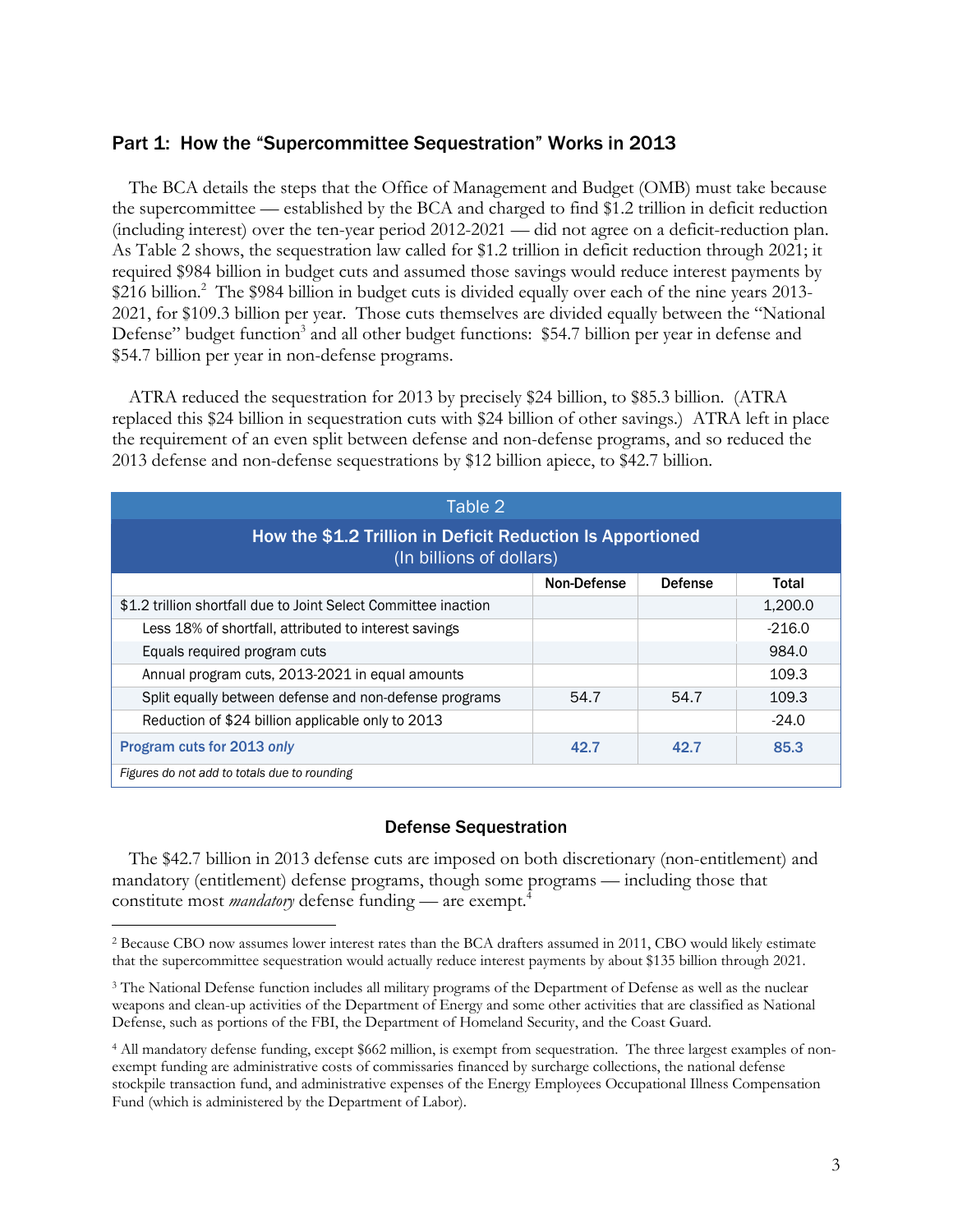The vast bulk of the defense cuts occur through across-the-board, proportional cuts in funding for discretionary defense accounts provided by the existing continuing resolution. Within the National Defense function, war costs are subject to sequestration, as are unobligated balances carried over from prior years; but military personnel funding is not, at the President's option.<sup>5</sup> Table 3 shows the three steps that OMB takes in calculating the supercommittee sequestration of defense funding.

- Step 1 shows how the required dollar sequestration in defense is allocated between discretionary and mandatory funding. The share of the cut allocated to discretionary funding is based on the allocation target for defense discretionary funding in fiscal year 2013, which is \$544.0 billion.<sup>6</sup> The share allocated to mandatory defense funding is based on the amount of such funding actually subject to sequestration.
- Step 2 shows the amount of defense discretionary funding that is subject to sequestration (\$549.3 billion), after adjusting for war costs, emergency funding in the Sandy supplemental, unobligated balances, and the exemption of military personnel funding.
- Step 3 divides the required cut for discretionary and mandatory defense funding (Step 1) by the amount of such funding that is subject to sequestration (Step 2) to derive the percentages applicable to discretionary and mandatory defense funding that are subject to sequestration.

-

<sup>5</sup> Under the law, the President has the option to exempt none, some, or all funding for military personnel from a coming sequestration or to reduce the percentage cut applicable to military personnel, if he announces his decision by the applicable date (in this case, August 10, 2012). Exempting this funding causes an increase in the sequestration of other defense accounts, since the total dollar amount of the required defense reduction is not altered by a presidential decision on personnel funding. This is the only discretion granted to the executive under the sequestration law. For 2013, President Obama chose to completely exempt military personnel from sequestration.

<sup>6</sup> Under the BCA, the defense cap (which was \$546 billion) was the figure used in this step of the calculation. Because ATRA reconfigured the BCA's 2013 caps on discretionary funding to apply to security and non-security funding rather than to defense and non-defense funding, an applicable defense cap for this purpose no longer exists. Therefore, ATRA also created an allocation target to serve this purpose and set it at the \$544 billion figure shown in Table 3. As a result, this figure is *not* the cap that applies to discretionary funding for this year. Rather, this figure exists only for the purpose of starting the allocation calculations for the supercommittee sequestration, which is why we call it an "allocation target." For later years, however, the corresponding figure remains the statutory cap on defense funding (or, as applicable, the cap on non-defense discretionary funding), as required by the BCA.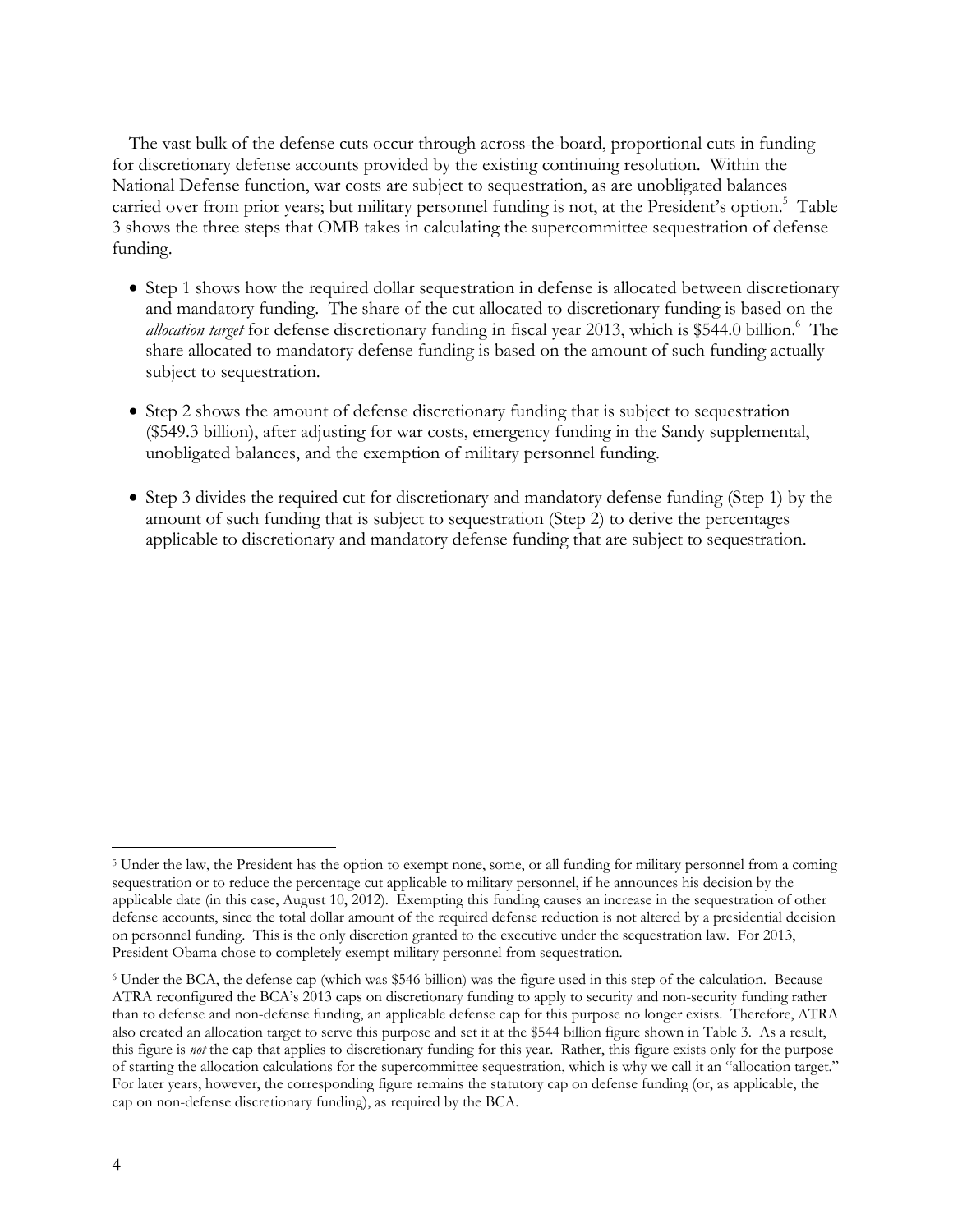| Table 3                                                                                                                                                                        |          |       |         |  |  |  |
|--------------------------------------------------------------------------------------------------------------------------------------------------------------------------------|----------|-------|---------|--|--|--|
| Defense Cuts Required by the March 1st Supercommittee Sequestration<br>(In billions of dollars)                                                                                |          |       |         |  |  |  |
| <b>Discretionary</b><br>Mandatory<br><b>Total</b>                                                                                                                              |          |       |         |  |  |  |
| Step 1: allocate share of cuts for discretionary and<br>mandatory programs:                                                                                                    |          |       |         |  |  |  |
| Discretionary = allocation target; mandatory =<br>sequestrable funding                                                                                                         | 544.0    | 0.7   | 544.7   |  |  |  |
| Percentage allocation of \$42.667 billion in cuts                                                                                                                              | 99.88%   | 0.12% | 100.00% |  |  |  |
| Allocate \$42.667 billion in required cuts according to<br>above shares                                                                                                        | 42.615   | 0.052 | 42.667  |  |  |  |
| Step 2: calculate amounts subject to sequestration:                                                                                                                            |          |       |         |  |  |  |
| Defense funding in the CR, scorable against discretionary<br>caps                                                                                                              | 556.9    |       |         |  |  |  |
| -- Plus war funding in the national defense function                                                                                                                           | 88.7     |       |         |  |  |  |
| -- Plus emergency funding in the Sandy supplemental                                                                                                                            | 0.1      |       |         |  |  |  |
| -- Plus unobligated balances of defense funding carried<br>over from prior years and additional sequestrable funding<br>offset by collections attributable to defense accounts | 57.6     |       |         |  |  |  |
| -- Minus military personnel funding, exempt by presidential<br>decision                                                                                                        | $-154.0$ |       |         |  |  |  |
| Equals defense funding subject to sequestration                                                                                                                                | 549.3    | 0.7   | 555.0   |  |  |  |
| Step 3: percentage cuts in sequestrable funding<br>(Step 1 divided by Step 2)                                                                                                  | 7.8%     | 7.9%  |         |  |  |  |

Table 3 shows that the cut in sequestrable discretionary defense funding is 7.8 percent. Had the President not chosen to exempt military personnel from sequestration, the figure would have been 6.1 percent.

Table 3 also shows that defense mandatory funding is cut by 7.9 percent, slightly higher than the discretionary cut of 7.8 percent. If the sequestration were administered uniformly across all sequestrable defense funding, the two percentages would be identical, of course. They differ only because the required sequestration is allocated to mandatory and defense discretionary programs based on the amount of sequestrable mandatory funding and the defense discretionary allocation target*,* as seen in Step 1 of Table 3. The amount of discretionary, sequestrable defense funding (\$549.3 billion) is modestly larger than the defense discretionary allocation target (\$544.0 billion); as a result, the required percentage reduction to achieve the needed defense discretionary reduction is slightly lower.

A final note: the law requires that unobligated balances of funding carried over from prior years be subject to the defense sequestration. This does not change the *dollar* amount of the defense sequestration but does lower the *percentage* cut because it increases the size of the sequestrable base, as shown in Step 2. If unobligated balances were not subject to defense sequestration, the discretionary percentage cut would have been about 8.6 percent rather than 7.8 percent. Effectively, subjecting carryover unobligated balances to sequestration modestly reallocates the sequestration within the defense function, for example by reducing the dollar cut to Operations and Maintenance funding and increasing the dollar cut to Procurement funding.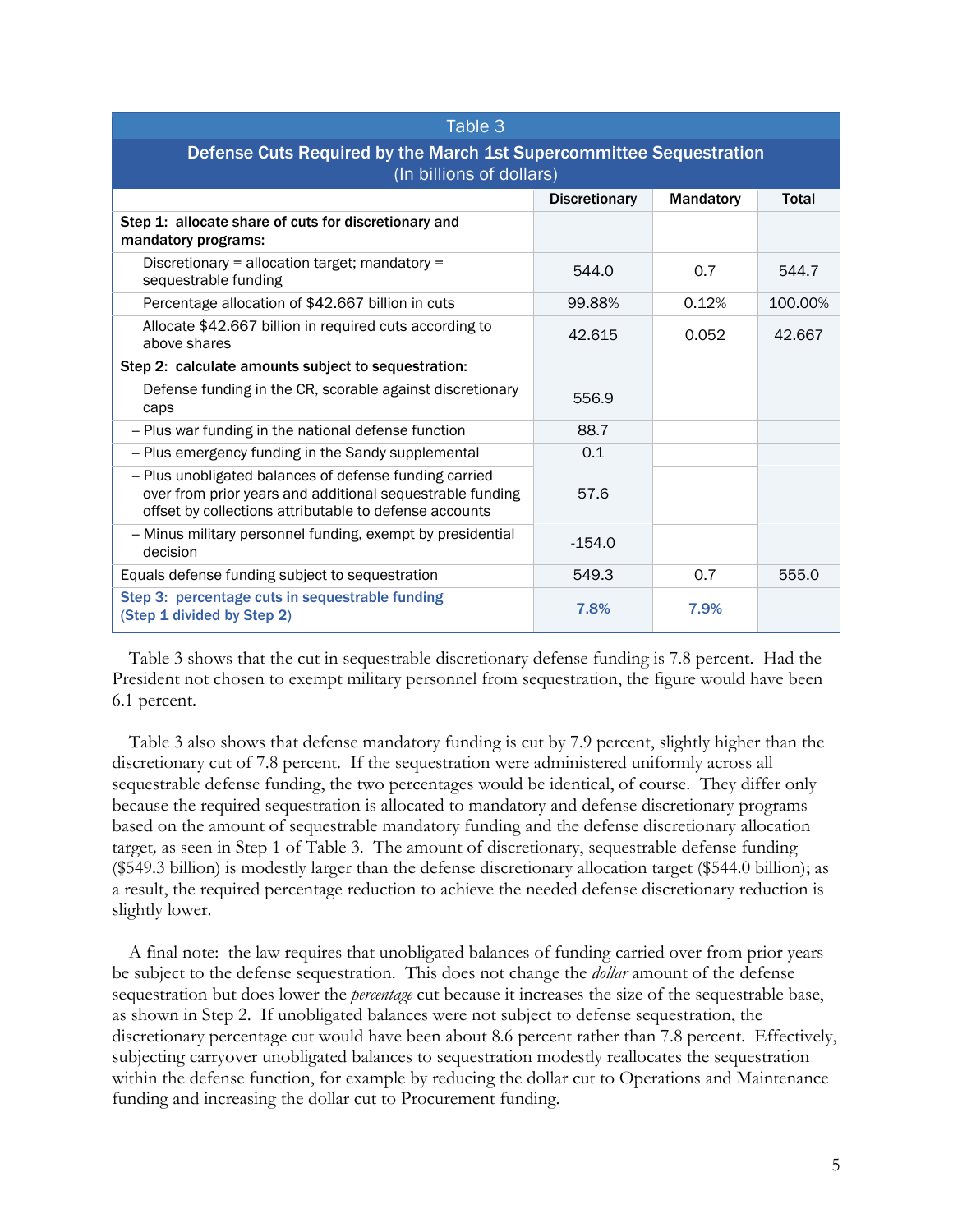#### Non-Defense Sequestration

As with the defense cuts, the \$42.7 billion in non-defense cuts come from both mandatory and discretionary programs. The mandatory cuts total \$16.8 billion, as follows:

- *Cuts in Medicare payments to providers and insurance plans.* Those cuts are limited to 2 percent of such payments a year, or \$11.3 billion in 2013. That means that doctors, hospitals, and providers will continue to bill Medicare in the normal way but will be reimbursed at 98 cents on the dollar, as will per-capita premium payments made to health insurance plans on behalf of Medicare participants.<sup>7</sup>
- *About \$5.5 billion in cuts to other mandatory programs subject to sequestration.* The biggest such program is Emergency Unemployment Compensation, which provides federally funded unemployment benefits to workers who have been unemployed for more than six months and are still looking for jobs. Other mandatory programs subject to sequestration include Extended Unemployment benefits, available in states with unusually high unemployment rates; farm price supports; vocational rehabilitation; mineral leasing payments to states; the Social Services Block Grant; and dozens of smaller programs. A special rule limits the sequestration of mandatory funding for health centers and the Indian health service to 2 percent.

Some key mandatory programs are exempt from sequestration, including Social Security, Medicaid, the Children's Health Insurance Program (CHIP), SNAP (formerly known as food stamps), child nutrition, Supplemental Security Income (SSI), refundable tax credits such as the Child Tax Credit and the Earned Income Tax Credit, veterans' compensation and pensions, regular state unemployment benefits, and federal retirement.<sup>8</sup>

As described in the two bullets above, in 2013 about \$16.8 billion of the \$42.7 billion in nondefense cuts come from mandatory programs. The remaining non-defense cuts — about \$25.8 billion in 2013 — come from discretionary programs. For 2013, the non-defense discretionary cuts occur through across-the-board, proportional cuts in the new funding<sup>9</sup> provided for each nonexempt discretionary program in the continuing resolution and in the Hurricane Sandy supplemental. The BCA exempts all veterans' funding, Pell Grants, and SSI administrative costs from those cuts, even though they count against the BCA caps. Non-defense discretionary programs that are effectively excluded from the BCA discretionary caps but are *not* exempt from

-

<sup>7</sup> A special rule in the sequestration law provides that the Medicare sequestration starts the first full month after the order is issued and continues for 12 months; the \$11.3 billion figure thus represents the 12-month savings in Medicare. See Appendix 2.

<sup>8</sup> The Budget Control Act is drafted as a portion of the Balanced Budget and Emergency Deficit Control Act of 1985 (BBEDCA, also known as Gramm-Rudman-Hollings), which contains a list of exemptions in section 255 and a list of special rules in section 256. Therefore, these exemptions and special rules generally apply to this supercommittee sequestration, just as they have applied to all laws since 1985 containing a sequestration mechanism. These two sections of BBEDCA were most recently updated by the Statutory Pay-As-You-Go Act of 2010 and were not altered by the Budget Control Act or ATRA.

<sup>9</sup> For non-defense appropriations, "new funding" means new budget authority provided for 2013, including advance appropriations enacted in prior years that first become available for obligation in 2013. The term does not include unobligated balances carried over from prior years.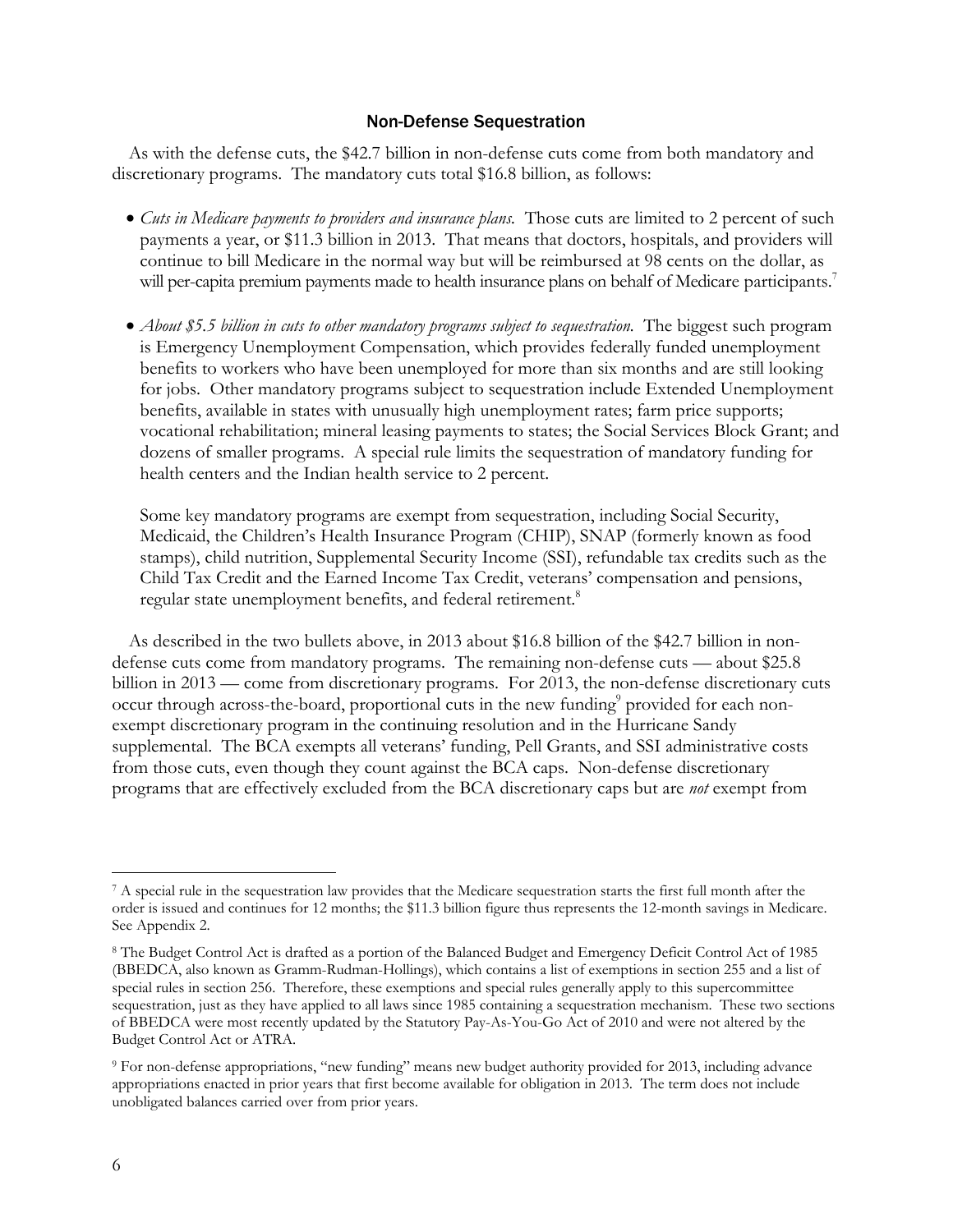sequestration include war costs within the budget's International Affairs function, disaster and emergency funding, and program integrity funding.<sup>10</sup>

Table 4 shows the six steps that OMB takes in calculating the supercommittee sequestration of non-defense funding.

- Step 1 shows the Medicare sequestration, which is limited to 2 percent of Medicare costs, with minor exceptions.<sup>11</sup> The Medicare sequestration is calculated before the remaining sequestration is allocated between non-defense discretionary funding and other non-defense mandatory funding. As a result, limiting the Medicare cut to 2 percent increases the subsequent cut in both discretionary and other mandatory non-defense programs.
- Step 2 allocates the remaining non-defense sequestration, after accounting for Medicare cuts, between discretionary and other mandatory programs. Just as with the defense sequestration outlined in Table 2, this allocation is based on the non-defense discretionary allocation target<sup>12</sup> (not the amount of non-defense discretionary funding that is subject to sequestration) and the non-defense mandatory funding that is subject to sequestration. This allocation is thus not strictly proportional to the amount of non-defense discretionary and non-defense mandatory funding subject to sequestration, which is why the non-defense discretionary percentage and the "other mandatory" percentage are not identical.
- Step 3 shows that a 2 percent limitation on the cut to mandatory funding for community health centers and the Indian health service means that mandatory funding for those programs is cut by \$27 million.<sup>13</sup> Unlike the Medicare 2 percent limit, this 2 percent limit slightly increases the sequestration of other *mandatory* programs, but none of the offsetting increase is imposed on non-defense *discretionary* programs.

 $\overline{a}$ 10 Program integrity funding refers to the fact that the BCA allows the discretionary caps to be adjusted upward by a limited amount to the extent that Congress increases funding for the Social Security Administration to review disability cases and for the Department of Health and Human Services to fight Medicare fraud. This extra program integrity funding more than pays for itself by generating savings in disability and Medicare payments.

<sup>11</sup> Some Medicare costs, such as the low-income subsidy for the prescription drug benefit, are exempt from sequestration. Also, about \$1 billion of mandatory Medicare funding for administrative costs is subject to across-theboard sequestration rather than being limited to 2 percent. For simplicity, this analysis refers to a "2 percent limit on Medicare sequestration," but the calculations account for the portion of Medicare that is completely exempt and the portion that is subject to across-the-board sequestration.

<sup>12</sup> As explained in footnote 6, this \$499 billion is not a cap on non-defense funding in 2013; because of ATRA's reconfiguration of the 2013 discretionary caps, the actual cap applies to non-*security* funding. The \$499 billion figure exists only for the purpose of allocating the non-defense sequestration between discretionary and mandatory funding for the supercommittee sequestration, which is why we call it an "allocation target."

<sup>&</sup>lt;sup>13</sup> For obscure legal reasons, the 2 percent limit on the cut to funding for health centers and the Indian Health Service applies to mandatory funding for those programs but not discretionary funding for those programs for purposes of the supercommittee sequestration. Under the supercommittee sequestration, discretionary funding for those programs is cut by the standard non-defense discretionary percentage, 5.0 percent. However, for purposes of any *cap* sequestration (discussed in Appendix 3 of this analysis), the 2 percent limit would apply to discretionary funding for those programs if the non-security cut were greater than 2 percent rather.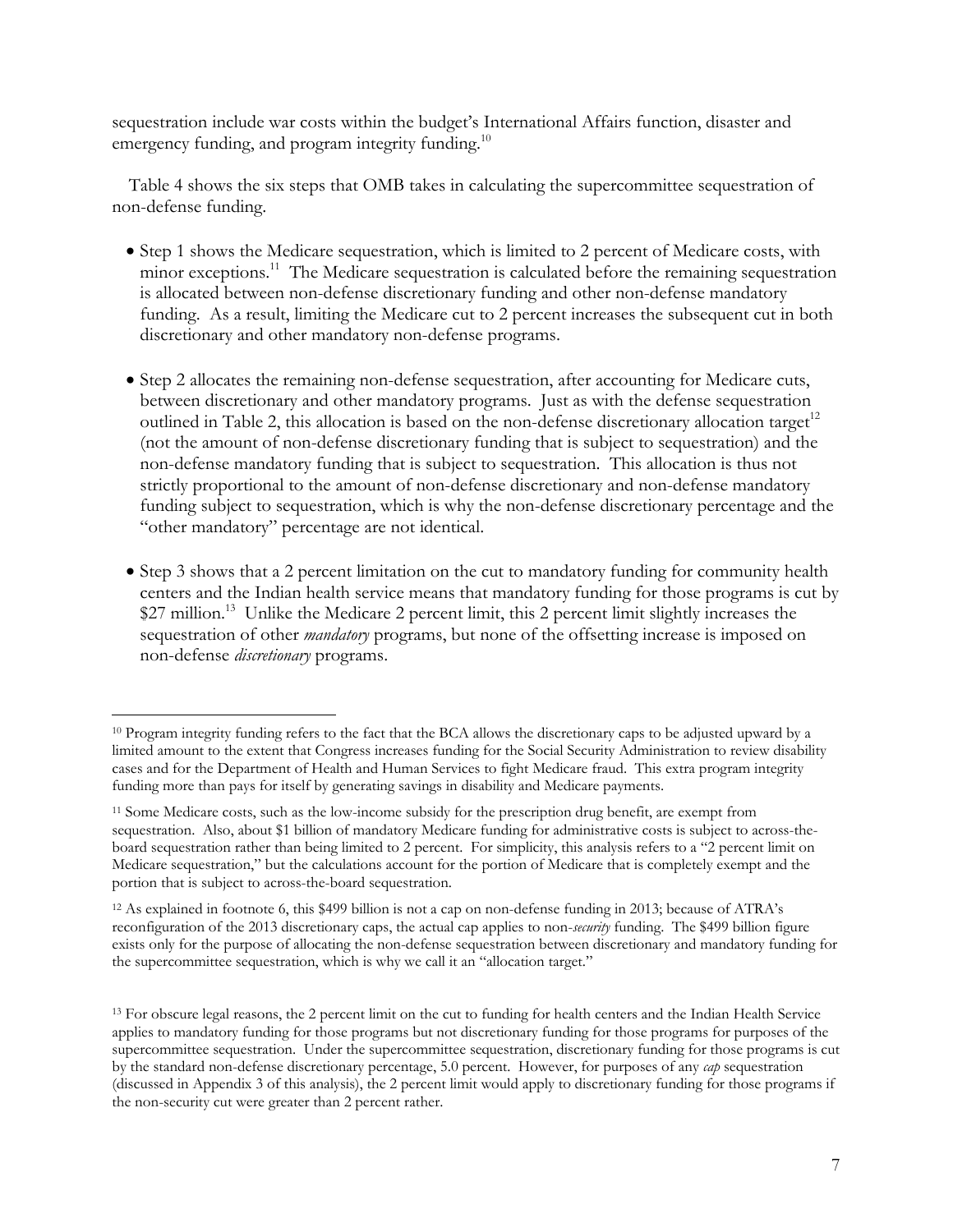| Table 4                                                                                                             |                      |           |         |  |
|---------------------------------------------------------------------------------------------------------------------|----------------------|-----------|---------|--|
| Non-Defense Cuts Required by the March 1st Supercommittee Sequestration                                             |                      |           |         |  |
| (In billions of dollars)                                                                                            |                      |           |         |  |
|                                                                                                                     | <b>Discretionary</b> | Mandatory | Total   |  |
| Step 1: apply 2% cut to Medicare and calculate remaining<br>required cuts:                                          |                      |           |         |  |
| Total required non-defense cuts                                                                                     |                      |           | 42.7    |  |
| Medicare funding subject to the 2% cut                                                                              |                      |           | 567.3   |  |
| 2% cut of Medicare                                                                                                  |                      |           | 11.3    |  |
| Equals remaining non-defense cuts                                                                                   |                      |           | 31.3    |  |
| Step 2: allocate share of remaining cuts for discretionary<br>and mandatory programs:                               |                      |           |         |  |
| Discretionary = allocation target ; mandatory =<br>sequestrable funding                                             | 499.0                | 106.8     | 605.8   |  |
| Percentage allocation of non-Medicare cuts                                                                          | 82.37%               | 17.63%    | 100.00% |  |
| Allocate \$31.5 billion in required cuts according to<br>above shares                                               | 25.796               | 5.522     | 31.320  |  |
| Step 3: apply 2% limit to mandatory funding for "special<br>health" programs:                                       |                      |           |         |  |
| Base level of mandatory "special health" programs                                                                   |                      | 1.3       |         |  |
| 2% cut in "special health" programs                                                                                 |                      | 0.027     |         |  |
| Remaining required cuts, to be taken across the board                                                               | 25.8                 | 5.5       | 31.3    |  |
| Step 4: account for special treatment of student loans:                                                             |                      |           |         |  |
| De facto student loan sequestrable base                                                                             |                      | 1.6       |         |  |
| Add student loans but subtract "special health" from<br>sequestration base                                          |                      | 107.1     |         |  |
| Step 5: calculate non-defense discretionary amounts<br>subject to across-the-board sequestration:                   |                      |           |         |  |
| CR funding that is subject to discretionary caps                                                                    | 490.5                |           |         |  |
| Sandy funding that is subject to discretionary caps                                                                 | 3.5                  |           |         |  |
| -- Plus war funding in the international affairs function<br>(outside caps)                                         | 11.2                 |           |         |  |
| -- Plus program integrity funding (outside caps)                                                                    | 0.5                  |           |         |  |
| - Plus disaster and emergency funding in the CR and<br>Sandy supplemental (outside caps)                            | 52.8                 |           |         |  |
| -- Plus additional sequestrable funding financed by offsets<br>(where the offsets are unaffected by sequestration): | 43.1                 |           |         |  |
| -- Minus Pell funding, exempt from sequestration                                                                    | $-23.0$              |           |         |  |
| -- Minus veterans' funding, exempt from sequestration                                                               | $-63.3$              |           |         |  |
| -- Minus SSI adm. funding, exempt from sequestration                                                                | $-3.7$               |           |         |  |
| Equals non-defense funding subject to sequestration                                                                 | 511.8                | 107.1     | 618.9   |  |
| Step 6: percentage cuts in sequestrable funding<br>(Step 3 divided by Step 5)                                       | 5.0%                 | 5.1%      |         |  |
| May not add due to rounding.                                                                                        |                      |           |         |  |

 Step 4 adjusts the base of sequestrable funding for mandatory programs in two ways. First, it reduces the starting base by \$1.344 billion, the amount associated with the special health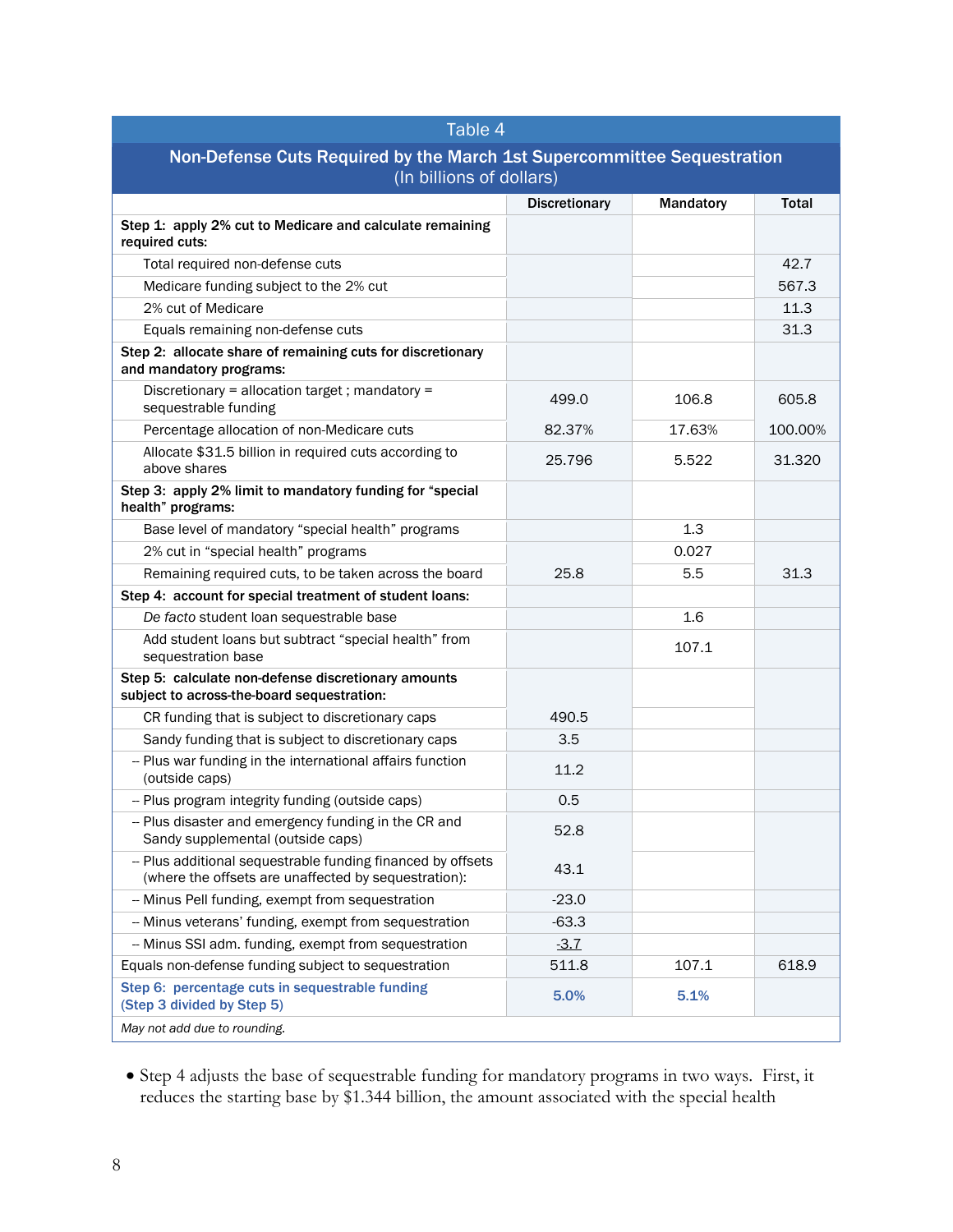programs discussed in Step 3, because the 2 percent sequestration of those programs is handled in Step 3. Second, it adds \$1.6 billion for student loans, which is the *de facto* sequestrable base for that program and which was not included in the mandatory sequestrable funding base in Step 2. The net impact of these two changes is to increase the mandatory starting base of \$106.8 billion to \$107.1 billion.

• Step 5 shows how the non-defense discretionary amount subject to sequestration differs from the amount that is subject to the discretionary caps. In addition to the continuing resolution and Sandy supplemental funding that counts against the caps, those laws contain sequestrable funding that does *not* count against the caps: war funding, program integrity funding (see footnote 10), disaster funding, and emergency funding.<sup>14</sup>

Step 5 also shows another reason that the level of sequestrable non-defense funding exceeds the amounts that are scored for purposes of compliance with the discretionary caps. Savings from changes in mandatory programs (CHIMPs), negative credit subsidies, and certain types of federal collections are scored as offsets to funding. These three types of budget transactions produce savings totaling \$43 billion. Because these savings count towards meeting the BCA caps, their inclusion in the CR allows for \$43 billion in offsetting, additional funding. The key point is that although these savings cannot be subject to sequestration, the extra funding that they finance *is* subject to sequestration, as shown in Step 5.

Finally, Step 5 shows that the CR and Sandy supplemental together contain \$23 billion in funding for Pell Grants, \$63 billion in discretionary veterans' funding (primarily for the VA health system), and almost \$4 billion in funding for SSI administrative costs, which are exempt from sequestration.

As a result, the amount of gross non-defense discretionary funding that is subject to sequestration totals \$512 billion.

 Step 6 divides the required across-the-board dollar sequestration amounts calculated in Step 3 by the discretionary and mandatory funding subject to those cuts, shown in Step 5, thereby producing the percentage cut in non-defense discretionary funding (5.0 percent) and the percentage cut in non-defense mandatory funding (5.1 percent) for programs subject to sequestration.

# Part 2: The Supercommittee Sequestration in 2014 and Subsequent Years

The sequestration required by the supercommittee's failure entails an annual cut of \$109.3 billion in each year from 2014 through 2021; ATRA lowers the 2013 target to \$85.3 billion. The process for the 2013 sequestration (described in Part 1) has several features for discretionary programs that are not repeated in future years.

 $\overline{a}$ 14 Technically, war, program integrity, disaster, and emergency funding are not outside the BCA caps but rather trigger an automatic upward adjustment in the caps. The distinction between disaster and emergency funding is unimportant in a legal sense, but the BCA provides for upward adjustments both for disaster funding (within limits) and emergency funding (with no specified limits).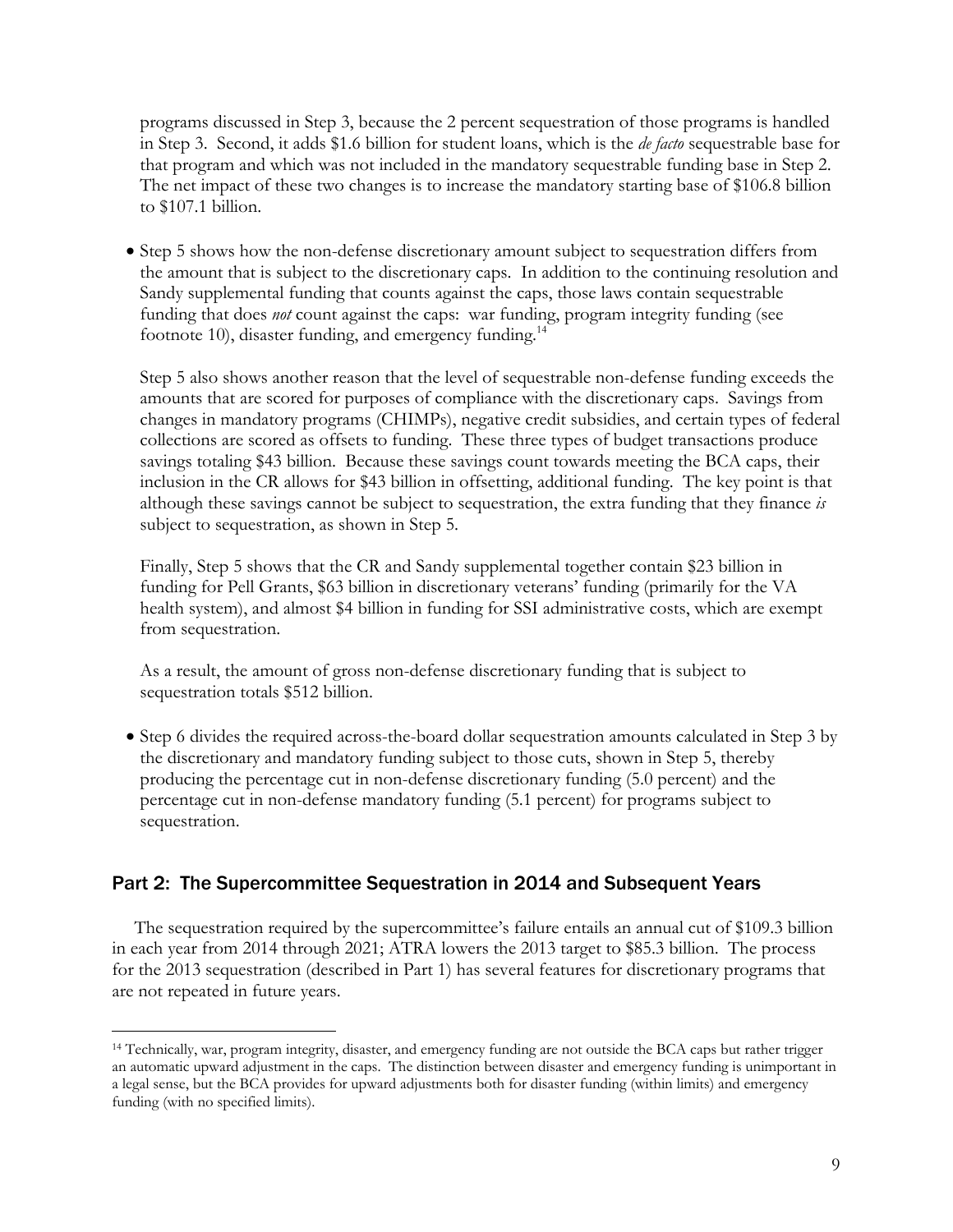For *mandatory* programs, however, the supercommittee sequestration will work in essentially the same way in future years as in 2013. In effect, this means that mandatory sequestrations ordered on March 1, 2013, will be repeated each year for nine years. Each year the mandatory sequestration percentage will change modestly, but the sequestration will otherwise be implemented the same way, except that it will be effective on October 1 (the start of each fiscal year) rather than five months later. The percentage cuts in mandatory programs will change from year to year for four reasons.

- The percentage cuts are higher in 2014 and subsequent years than in 2013 because the total nondefense sequestration is larger: \$54.7 billion rather than the \$42.7 billion that applies for 2013.
- In the outyears, the discretionary targets that are used in allocating the cuts between discretionary and mandatory programs (see Step 1 of Table 3 regarding defense, and Step 2 of Table 4 regarding non-defense) are the actual defense and non-defense caps established by the BCA, not the allocation targets that apply in 2013. And those discretionary cap amounts change each year.
- The allocation of the sequestration between discretionary and mandatory programs changes each year as the estimated amount of mandatory funding subject to sequestration changes, since estimates of the cost of these programs change over time.
- For non-defense programs, the calculation of the 2 percent Medicare sequestration occurs first and so reduces the required dollar cuts in both the discretionary and the remaining mandatory programs subject to sequestration. Because Medicare generally grows more rapidly than other programs, the dollar amount of cuts to be applied across the board to non-defense programs other than Medicare will shrink each year.

For *discretionary* programs, the supercommittee sequestration works very differently after 2013. Instead of Congress enacting appropriations bills at levels that do not breach the existing discretionary caps and the President then ordering an across-the-board sequestration of the funding provided by those bills, the law requires that the sequestration of discretionary programs be implemented *up front through reductions in the defense and non-defense discretionary caps themselves*. Policymakers then determine how to live within those reduced caps. Essentially, after 2013, there are *no automatic, proportional cuts of affected discretionary programs*; instead, the Appropriations Committees (and then, more broadly, the President and Congress) decide how to fund discretionary defense and non-defense programs within the newly reduced funding caps.

Specifically, in each year from 2014 through 2021:

- The \$109.3 billion sequestration amount is divided evenly between defense and non-defense: \$54.7 billion for each category.
- The defense sequestration comes almost entirely from discretionary funding, with only a tiny amount from mandatory funding.
- For the non-defense sequestration, the first step is to calculate the 2 percent cut in Medicare payments to providers and health insurance plans. Because Medicare costs are projected to rise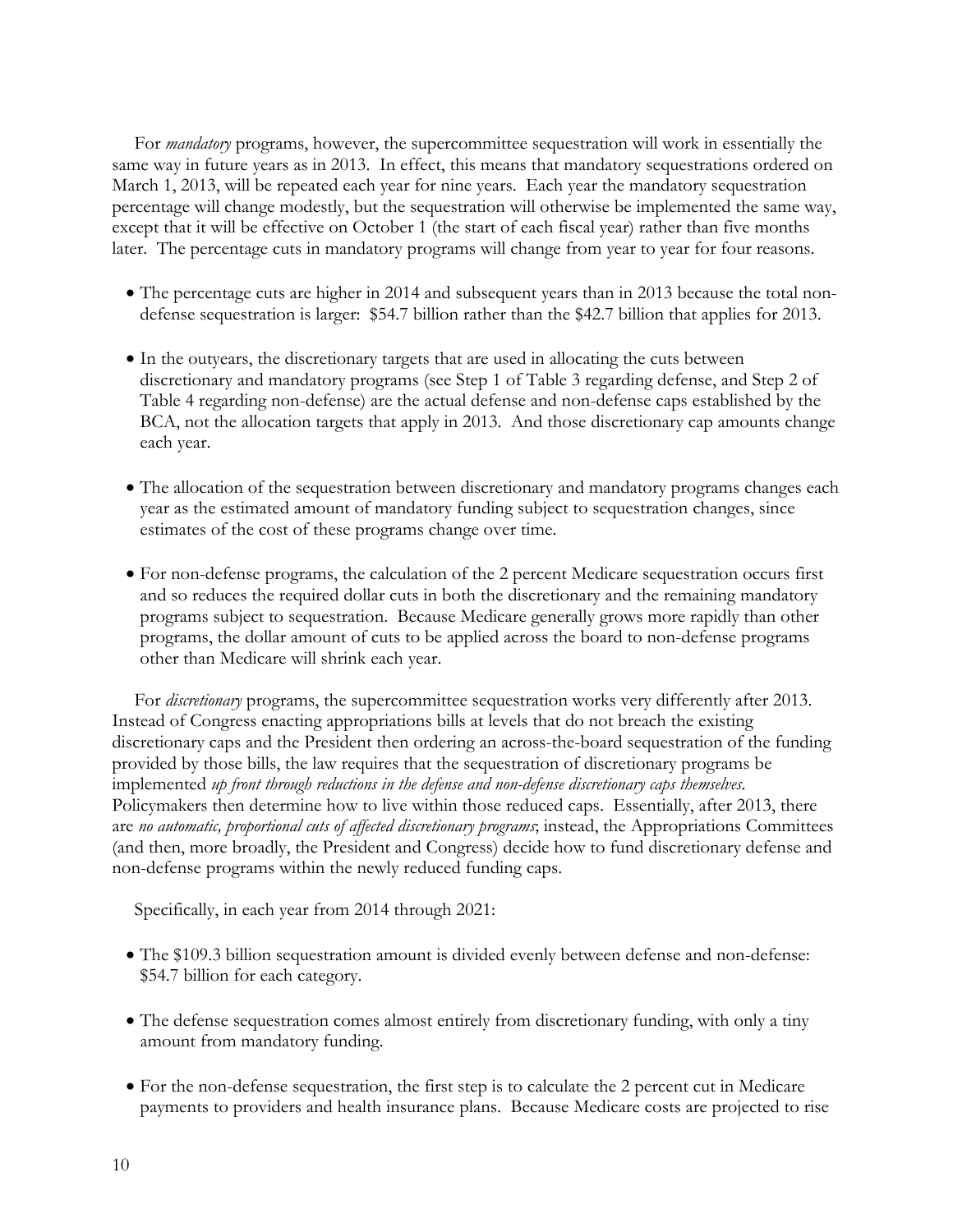from 2013 through 2021, the dollar amount saved by this 2 percent cut will increase each year, from \$11.3 billion in 2013 (see Table 4) to \$11.6 billion in 2014 and ultimately to \$18.2 billion in 2021 (see Table 5).<sup>15</sup>

 In each year from 2014 through 2021, the remaining amount of the \$54.7 billion in annual nondefense cuts will be applied proportionally to: a) the statutory cap on overall non-defense funding, and b) other non-exempt mandatory programs.<sup>16</sup> Because Medicare will account for a growing share of the \$54.7 billion annual non-defense cut — 21 percent in 2014, rising to 33 percent in 2021 — other non-defense programs will absorb a falling share of the cut, as Table 5 shows.

Because the defense and non-defense discretionary cuts will occur through the normal appropriations process, Pell Grants, SSI administrative costs, veterans' medical care, and military personnel will have *no* special status; the normal process of policymaking will determine how the President and Congress adhere to the newly reduced caps, and they will be able to cut these programs to help fit within the reduced caps if they choose.

 $\overline{a}$ <sup>15</sup> OMB will re-estimate the amount of mandatory savings from sequestration — for example, the amount estimated to be saved by the 2 percent cut in Medicare reimbursement rates — when it submits its budget each year. While these estimates are unlikely to change much from year to year from those shown in Table 5 (which are CBO's current projections), any change in estimated mandatory savings will necessarily produce an offsetting change in the size of the reduction in the non-defense discretionary cap, since the total amount of annual non-defense savings must equal \$54.7 billion.

<sup>&</sup>lt;sup>16</sup> The 2 percent limit on the sequestration of certain mandatory health funding and the special treatment of student loans will also continue to apply in the outyears, as they do in 2013 and as described in Table 4.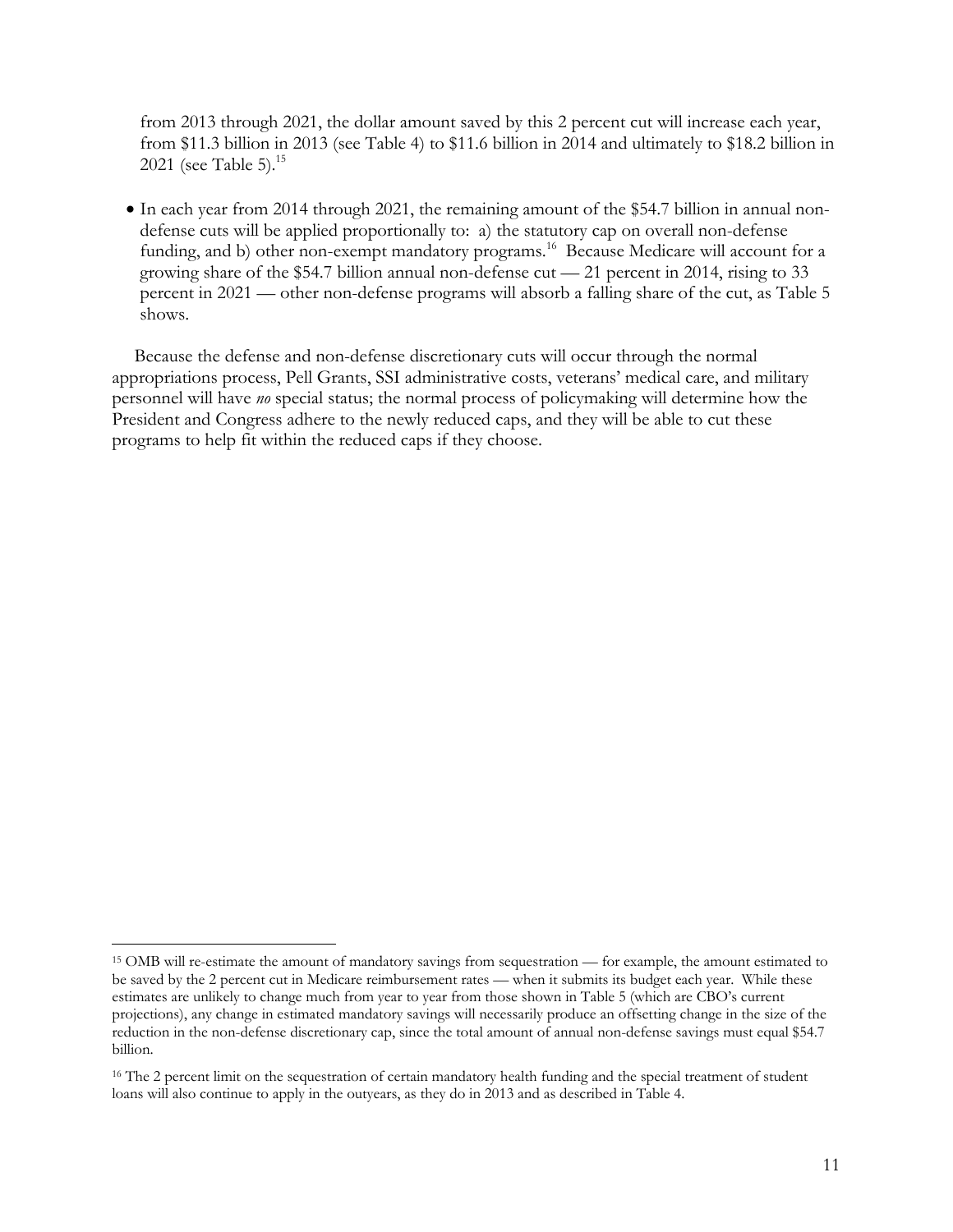| Table 5                                                                        |         |         |          |          |          |          |          |          |
|--------------------------------------------------------------------------------|---------|---------|----------|----------|----------|----------|----------|----------|
| Sequestration in 2014 through 2021                                             |         |         |          |          |          |          |          |          |
| (In billions of dollars)                                                       |         |         |          |          |          |          |          |          |
|                                                                                | 2014    | 2015    | 2016     | 2017     | 2018     | 2019     | 2020     | 2021     |
| Defense caps before reduction                                                  | 552     | 566     | 577      | 590      | 603      | 616      | 630      | 644      |
| Required reduction, dollars                                                    | 54.6    | 54.6    | 54.6     | 54.7     | 54.7     | 54.7     | 54.7     | 54.7     |
| Required reduction, percent                                                    | 9.9%    | 9.7%    | 9.5%     | 9.3%     | 9.1%     | 8.9%     | 8.7%     | 8.5%     |
| Resulting level of defense caps                                                | 497     | 511     | 522      | 535      | 548      | 561      | 575      | 589      |
|                                                                                |         |         |          |          |          |          |          |          |
| Non-exempt defense mandatory cuts                                              | $\star$ | $\star$ | $^\star$ | $^\star$ | $^\star$ | $^\star$ | $^\star$ | $^\star$ |
|                                                                                |         |         |          |          |          |          |          |          |
| 2% Medicare sequestration, dollars                                             | 11.6    | 12.3    | 12.8     | 13.6     | 14.7     | 15.7     | 16.9     | 18.2     |
| Non-defense caps before reduction                                              | 506     | 520     | 530      | 541      | 553      | 566      | 578      | 590      |
| Required reduction, dollars                                                    | 37.0    | 36.7    | 36.5     | 36.0     | 35.4     | 34.5     | 33.0     | 32.2     |
| Required reduction, percent                                                    | 7.3%    | 7.1%    | 6.9%     | 6.7%     | 6.4%     | 6.1%     | 5.7%     | 5.5%     |
| Resulting level of non-defense caps                                            | 469     | 483     | 494      | 505      | 518      | 532      | 545      | 558      |
| Other non-exempt mandatory programs                                            |         |         |          |          |          |          |          |          |
| Required reduction, dollars                                                    | 6.0     | 5.7     | 5.4      | 5.0      | 4.6      | 4.5      | 4.8      | 4.2      |
| Required reduction, percent                                                    | 7.3%    | 7.1%    | 6.9%     | 6.7%     | 6.4%     | 6.1%     | 5.7%     | 5.5%     |
| <b>Total sequestration</b>                                                     | 109.3   | 109.3   | 109.3    | 109.3    | 109.3    | 109.3    | 109.3    | 109.3    |
| $\mathbf{A} \mathbf{A} \mathbf{A} \mathbf{A} \mathbf{A} \mathbf{A} \mathbf{A}$ |         |         |          |          |          |          |          |          |

\* Less than \$0.05 billion.

CBPP estimates from CBO data. The cap levels shown in this analysis do not include later adjustments for the actual enactment of war funding, disaster funding, or program integrity funding because the downward adjustments in the caps required each year by the sequestration law are made before Congress has enacted any such funding.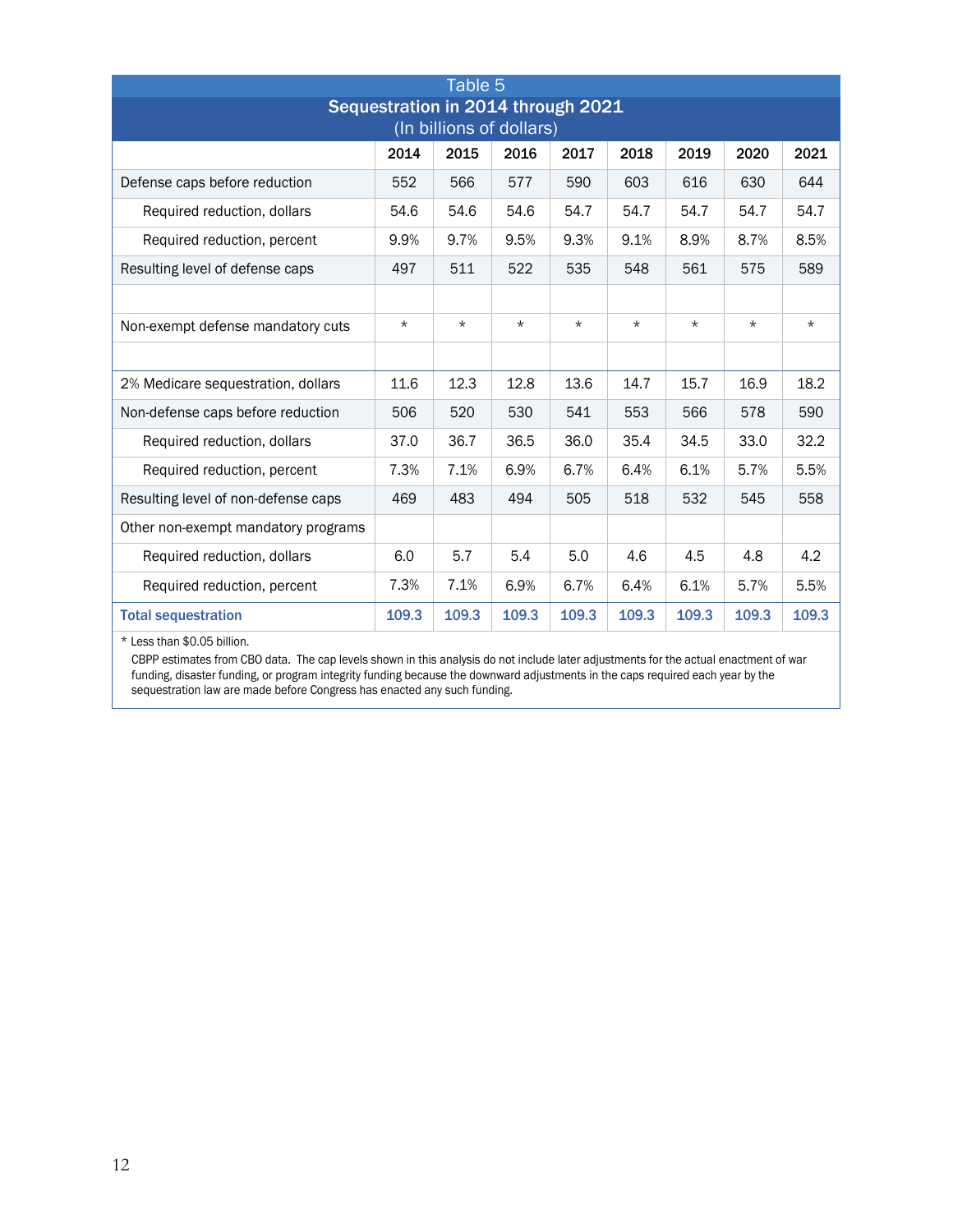# Appendix 1 How ATRA and the Sandy Supplemental Have Changed the Sequestration Calculations

The supercommittee sequestration has changed from what would have been required on January 2 for three reasons.

 **Change in rules.** In ATRA, the President and Congress chose to change the 2013 sequestration rules, reducing the 2013 sequestration by \$24 billion (from \$109.3 billion to \$85.3 billion),<sup>17</sup> reducing the non-defense discretionary allocation target by \$2 billion, and delaying the sequestration date until March 1. The latter two changes had almost no effect on the calculations. As shown in Table 6, these changes by themselves reduce the dollar and percent sequestrations that are otherwise required. The non-defense discretionary sequestration is reduced from \$38.0 billion to \$27.5 billion (from 8.2 percent to 5.9 percent). And the cut in non-defense mandatory programs drops from \$5.5 billion to \$4.0 billion (from 7.5 percent to 5.5 percent).

The change in rules similarly reduces the defense discretionary sequestration percentage from 9.9 percent to 7.8 percent.

 **Changes in mandatory funding.** ATRA continued Emergency Unemployment Compensation for another year, increasing the mandatory sequestrable base by about \$35 billion. In addition, ATRA increased the Medicare sequestrable base by providing relief from the scheduled steep cut to the reimbursement rate for Medicare physicians under the Sustainable Growth Rate or SGR formula. Finally, the Sandy supplemental appropriations bill increased 2013 funding for the Social Services Block Grant, a capped entitlement, by \$0.5 billion. Each of these programs is subject to sequestration.

| Table 6                                                                                                                   |                |                |         |                |         |  |
|---------------------------------------------------------------------------------------------------------------------------|----------------|----------------|---------|----------------|---------|--|
| The Effect of ATRA and the Sandy Supplemental on the Non-Defense Supercommittee Sequestration<br>(In billions of dollars) |                |                |         |                |         |  |
| Medicare (2%)<br><b>Discretionary</b><br>Other mandatory                                                                  |                |                |         |                |         |  |
|                                                                                                                           | <b>Dollars</b> | <b>Dollars</b> | Percent | <b>Dollars</b> | Percent |  |
| Sequestration without ATRA or Sandy supplemental                                                                          | \$11.1         | \$38.0         | 8.2%    | \$5.5          | 7.5%    |  |
| ATRA reduces targeted savings                                                                                             | \$11.1         | \$27.5         | 5.9%    | \$4.0          | 5.5%    |  |
| ATRA increases Medicare (SGR) and provides EUC; Sandy<br>supplemental increases SSBG                                      | \$11.3         | \$25.8         | 5.6%    | \$5.5          | 5.1%    |  |
| Sandy provides new discretionary funding, increasing<br>sequestrable base                                                 | \$11.3         | \$25.8         | 5.0%    | \$5.5          | 5.1%    |  |

The effect of these increases is twofold. First, about \$1.7 billion of the required non-defense sequestration shifts from discretionary to mandatory programs. For discretionary programs, the

 $\overline{a}$ <sup>17</sup> The President and Congress chose to offset this \$24 billion reduction in the size of the 2013 sequestration, and so included in ATRA \$12 billion in other spending cuts and \$12 billion in revenue from a timing shift that moves up tax receipts on certain retirement accounts.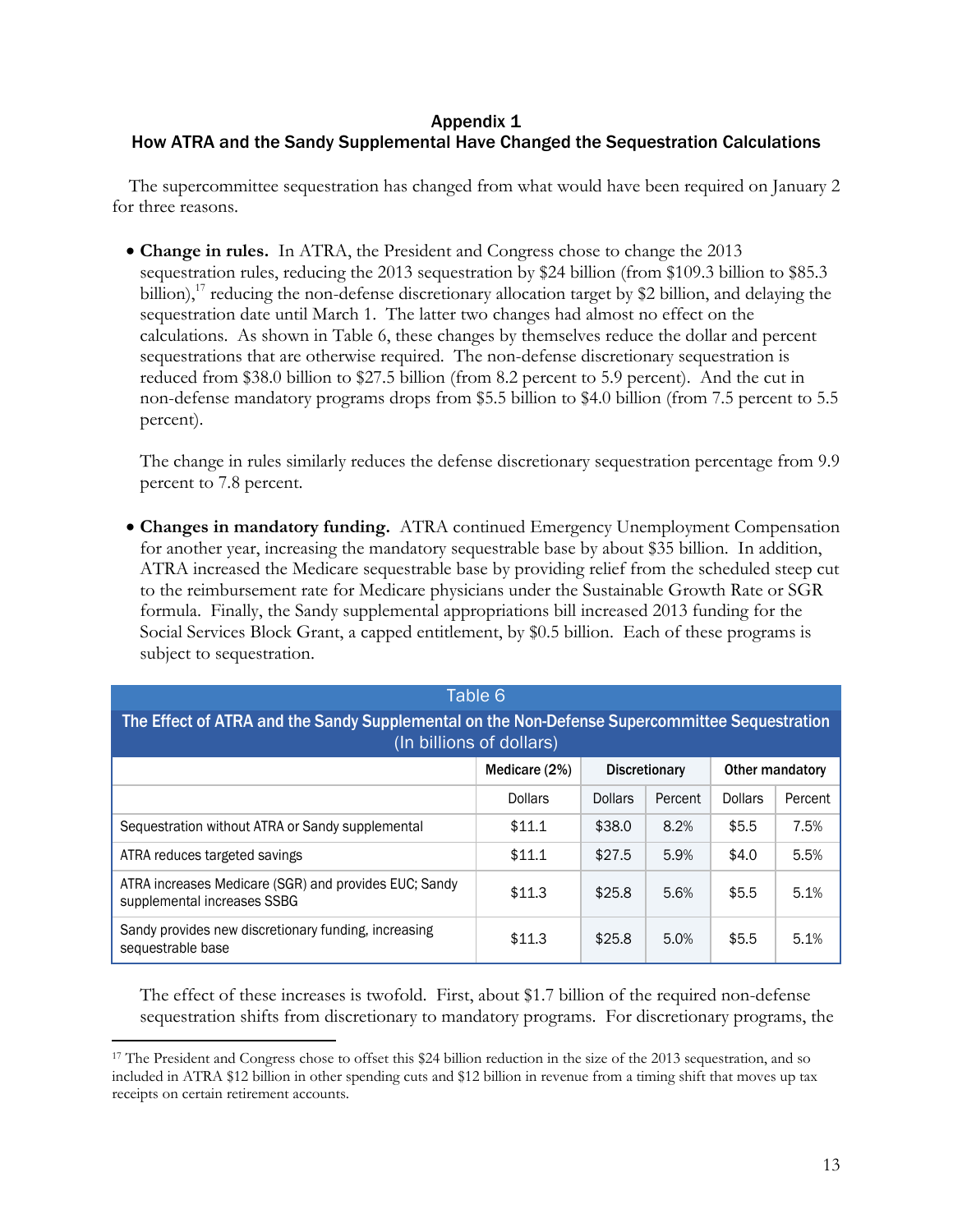shift reduces the required cut from 5.9 percent to 5.6 percent. Second, because the sequestrable base of mandatory programs is bigger, the required percentage reduction is smaller. The shift in cuts towards mandatory programs is more than offset by the larger sequestrable base, so the required cut in other mandatory programs falls from 5.5 percent to 5.1 percent.

 **Changes in discretionary funding.** The Sandy supplemental appropriations bill also increased by \$49.7 billion the amount of non-defense discretionary funding that is subject to sequestration. Because the sequestrable base of discretionary funding is therefore larger, the required percentage reduction is smaller, dropping to 5.0 percent.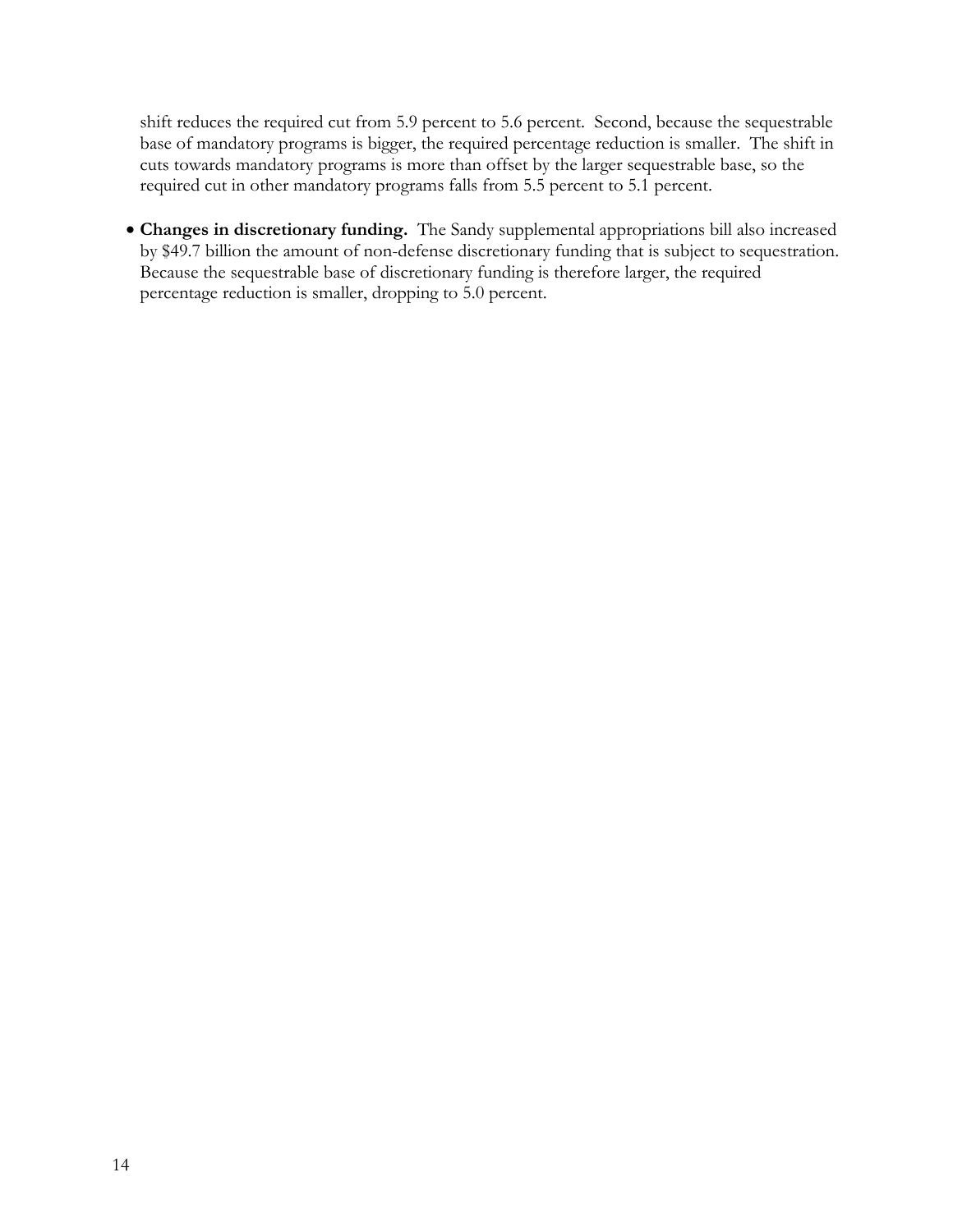# Appendix 2 Technical Notes About the Sequestration of Medicare and Student Loans

*Medicare:* with ATRA's two-month delay in the date of the supercommittee sequestration, the Medicare cuts now begin April 1, 2013. As before, they last for 12 months. This means that the "2013" sequestration of Medicare occurs partly in fiscal year 2013 and partly in fiscal year 2014. However, under the Statutory PAYGO Act, which the BCA cross-references in describing how sequestration will be implemented, the fiscal year *2014* Medicare savings from the cut in reimbursement rates ordered in March 2013 count toward the sequestration target for fiscal year *2013*. (The same phenomenon applies in each subsequent year, but we illustrate this point by reference to the 2013 sequestration.)

In our estimates, therefore, we take this requirement into account, which is why we attribute \$11.3 billion in Medicare savings — a full 12 months' worth — to achieving the *2013* non-defense sequestration target of \$42.7 billion, rather than attributing only six months of Medicare savings.<sup>18</sup>

The Statutory PAYGO Act also provides that there be no overlapping Medicare sequestrations. As a result, because the 2013 Medicare sequestration runs from April 2013 through March 2014, of necessity the 2014 Medicare sequestration cannot start until April 2014 and so runs through March 2015. As result of this requirement, the nine-year Medicare sequestration starts April 2013 and ends March 2022. In essence, there is a full nine-year period starting April 2013 during which Medicare providers and plans will bill Medicare in the normal way but be reimbursed 98 cents on the dollar (unless Congress and the President enact legislation to cancel the sequestration).

*Student loans:* the student loan program is mandatory and is not exempt from the supercommittee sequestration. The sequestration law includes a special rule for the program: under a sequestration, origination fees that borrowers pay to the government rise by the uniform percentage applicable to non-exempt mandatory programs generally. For example, if a student's origination fee would otherwise be \$100, the 5.1 percent sequestration increases her fee to \$105.10.

In its March 1 report, OMB stated that each 1 percent increase in the sequestration rate would save the government \$16 million. In effect, this means that the student loan sequestration base for 2013 is \$1.6 billion. Although OMB did not portray its calculations this way, that \$1.6 billion is effectively part of the mandatory sequestration base of \$107.1 billion shown in Table 4 at the end of Step 4. However, OMB does not treat this \$1.6 billion as a "sequestrable budgetary resource" for purposes of the allocation of the required cuts between discretionary and mandatory programs in Step 2.

-

<sup>&</sup>lt;sup>18</sup> A similar rule applies for sequestration of farm price support payments, which are cut for each crop year that starts after March 1 and so will spill over into fiscal year 2014, but will all be attributed to the fiscal year 2013 target.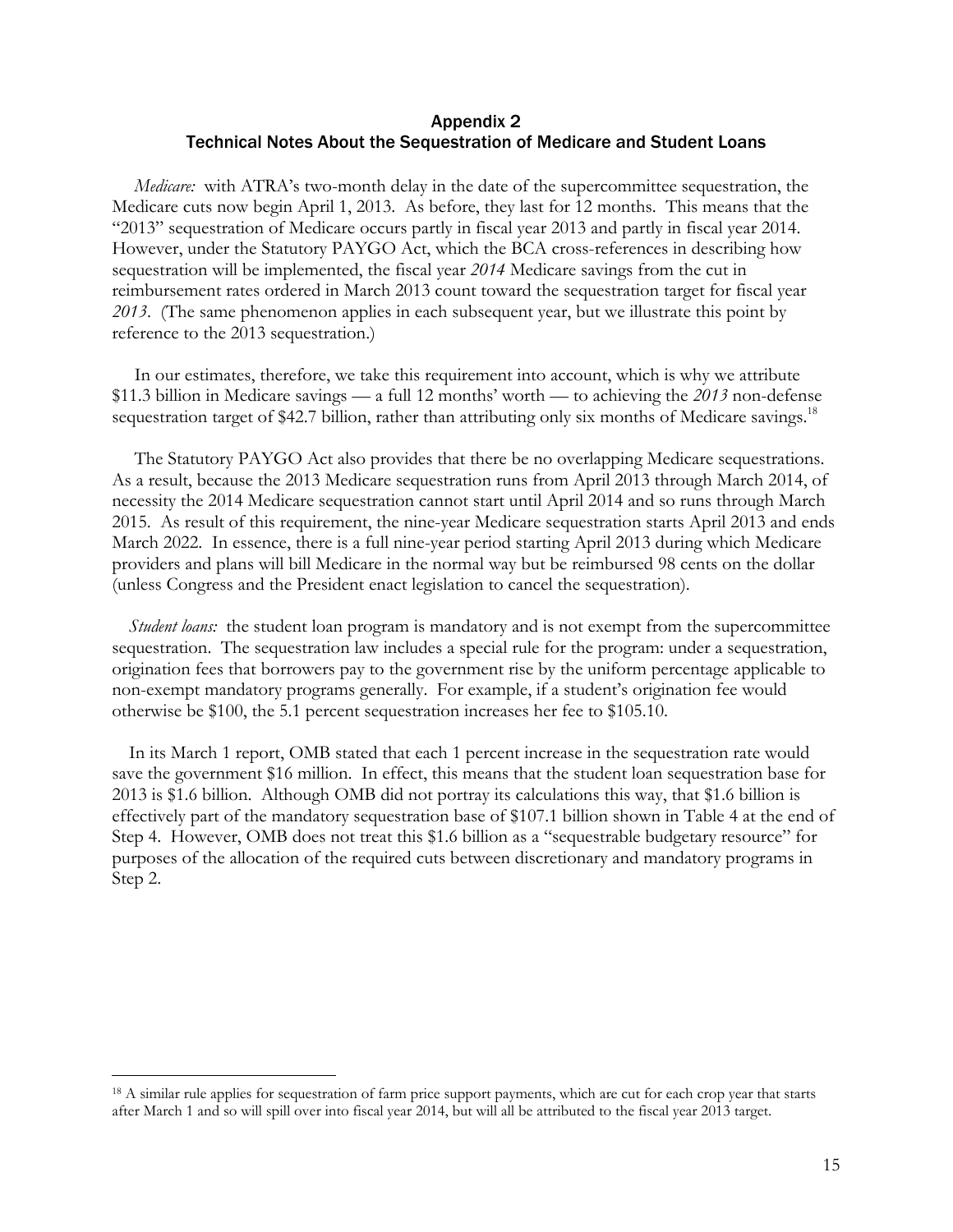#### Appendix 3 How the "Cap Sequestration" Could Have Worked in 2013

The Budget Control Act (BCA) established statutory caps to limit discretionary funding through 2021. As a result of changes made in ATRA, there are separate security and non-security caps in 2013. (In addition to defense, the security category includes veterans, international affairs, and homeland security.) If the full-year appropriation for discretionary funding subject to the BCA caps had exceeded the cap, then the BCA requires that this excess amount be cut across the board through sequestration — which we refer to as a "cap sequestration," to distinguish it from the "supercommittee sequestration" described in this analysis.

Congress has now approved a full-year appropriations bill that adheres to the discretionary caps. If instead it had extended the previous continuing resolution (which was slated to expire on March 27) without change, then automatic, across-the-board cuts would have taken effect that day to bring the enacted funding down to the cap levels.

The BCA established the supercommittee sequestration and the cap sequestration for separate purposes: one ensures that the savings assigned to the supercommittee are achieved, while the other ensures that the savings associated with the discretionary caps are achieved. In order to attain the full amount of savings, therefore, the two sequestrations operate independently; there is no interaction between them. The savings resulting from the supercommittee sequestration are not counted for assessing whether enacted full-year appropriations have met the discretionary caps. And any savings from the cap sequestration, had one been necessary, could not have been used to mitigate the effects of the supercommittee sequestration.

This appendix explains the cap sequestration that would have occurred *if* the continuing resolution (CR) slated to expire March 27 had been extended through the end of the year at its existing levels. We include this hypothetical example so that readers can better understand the mechanics by which the discretionary caps that apply through 2021 are enforced.

According to CBO, security funding in that CR for fiscal year 2013 was \$6.8 billion over its cap, which would have triggered an automatic across-the-board cut in those programs to offset the breach. Similarly, CBO scored non-security funding as \$1.0 billion over its cap, which also would have triggered an across-the-board cut. The cut date was previously set to occur within 15 days of the 112<sup>th</sup> Congress's adjournment *sine die*, but ATRA pushed it back to March 27.

The CR slated to expire March 27, which Congress enacted in September (just before the start of the fiscal year), was designed to adhere to the discretionary caps. Yet it would have breached the caps for three reasons. First, ATRA reduced the 2013 caps by a total of \$4 billion. Second, for technical reasons, ATRA also increased the discretionary funding attributed to the CR by \$0.4 billion.<sup>19</sup> And third, the Sandy supplemental appropriations bill included \$3.5 billion of funding for the Corps of Engineers that was not designated as either disaster or emergency funding and so counts against the discretionary caps.

 $\overline{a}$ 

<sup>19</sup> As one of its savings provisions, the CR carried forward a 2012 rescission of \$0.4 billion in mandatory funds provided by the Affordable Care Act; because this action is taken in the CR, CBO originally scored the savings as helping the CR comply with the discretionary caps. ATRA then rescinded those funds, however, so OMB and CBO no longer score the CR as containing that \$0.4 billion in savings.